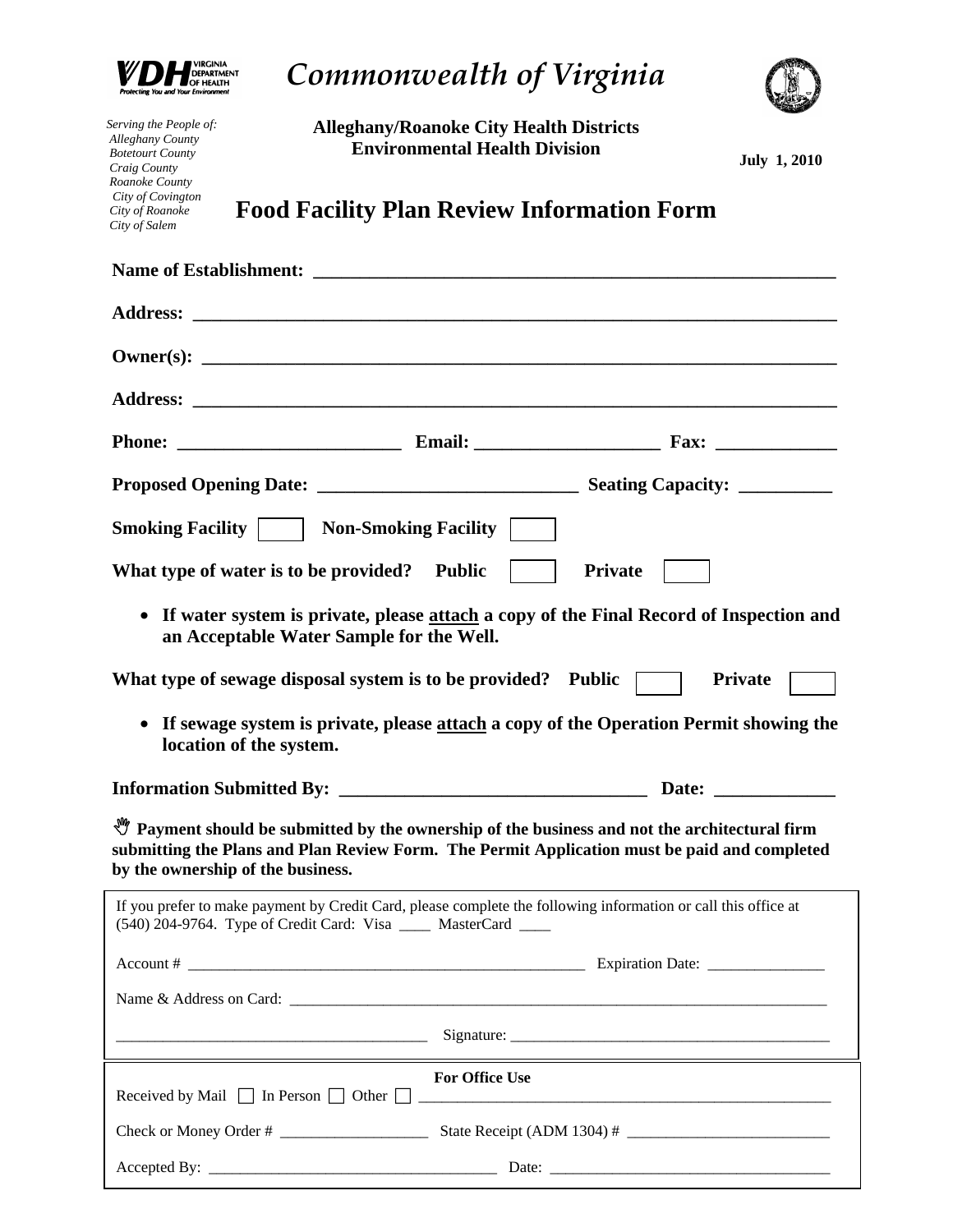|     | <b>Food Facility Plan Review Information Form</b>                                                                                                                                                                             | Page 2     |  |  |
|-----|-------------------------------------------------------------------------------------------------------------------------------------------------------------------------------------------------------------------------------|------------|--|--|
| I.  | <b>Floors</b>                                                                                                                                                                                                                 | Yes No N/A |  |  |
|     | 1. Are floor materials grease resistant, impervious and easily<br>cleanable in all food/beverage preparation and service areas,<br>storerooms, and restrooms?                                                                 |            |  |  |
|     | 2. Are floors graded to drain, if drains are provided?                                                                                                                                                                        |            |  |  |
|     | 3. Is the floor wall juncture covered? (Cove Molding)                                                                                                                                                                         |            |  |  |
|     | 4. List finish materials used on floors in the following areas (i.e. tile, carpet, hardwood):                                                                                                                                 |            |  |  |
|     |                                                                                                                                                                                                                               |            |  |  |
|     |                                                                                                                                                                                                                               |            |  |  |
| II. | <b>Walls and Ceilings</b>                                                                                                                                                                                                     | Yes No N/A |  |  |
|     | 1. Are walls and ceilings smooth and constructed of easily cleanable<br>materials in the kitchen, food/beverage preparation and service<br>areas, storerooms, and restrooms?<br>(Walls washable to at least four-foot level.) |            |  |  |
|     | 2. Are the walls constructed so that there are no attachments, pipes,                                                                                                                                                         |            |  |  |
|     | etc., that obstruct or prevent cleaning?<br>3. Are the walls grease resistant and easily cleanable behind                                                                                                                     |            |  |  |
|     | frying/cooking equipment and under the hood?<br>4. Is the ceiling so constructed that no beams or piping are exposed                                                                                                          |            |  |  |
|     | overhead?                                                                                                                                                                                                                     |            |  |  |
|     | 5. List finish materials used on the <b>walls</b> in the following areas (i.e. epoxy paint,<br>stainless steel):                                                                                                              |            |  |  |
|     |                                                                                                                                                                                                                               |            |  |  |
|     | Dining                                                                                                                                                                                                                        |            |  |  |
|     | 6. List finish materials used on the <b>ceiling</b> in the following areas (i.e. vinyl coated tile):                                                                                                                          |            |  |  |
|     |                                                                                                                                                                                                                               |            |  |  |
|     | Dining                                                                                                                                                                                                                        |            |  |  |
| Ш.  | <b>Toilet Facilities</b>                                                                                                                                                                                                      | Yes No N/A |  |  |
|     | Are employee toilet rooms conveniently located?<br>1.                                                                                                                                                                         |            |  |  |
|     | Are toilet room doors self-closing?<br>2.                                                                                                                                                                                     |            |  |  |
|     | 3.<br>Are public toilets provided?                                                                                                                                                                                            |            |  |  |
|     | Are hand basins with mixing faucets provided in each restroom?<br>4.                                                                                                                                                          |            |  |  |
|     | Are toilet rooms mechanically vented to outside air?<br>5.                                                                                                                                                                    |            |  |  |
|     |                                                                                                                                                                                                                               |            |  |  |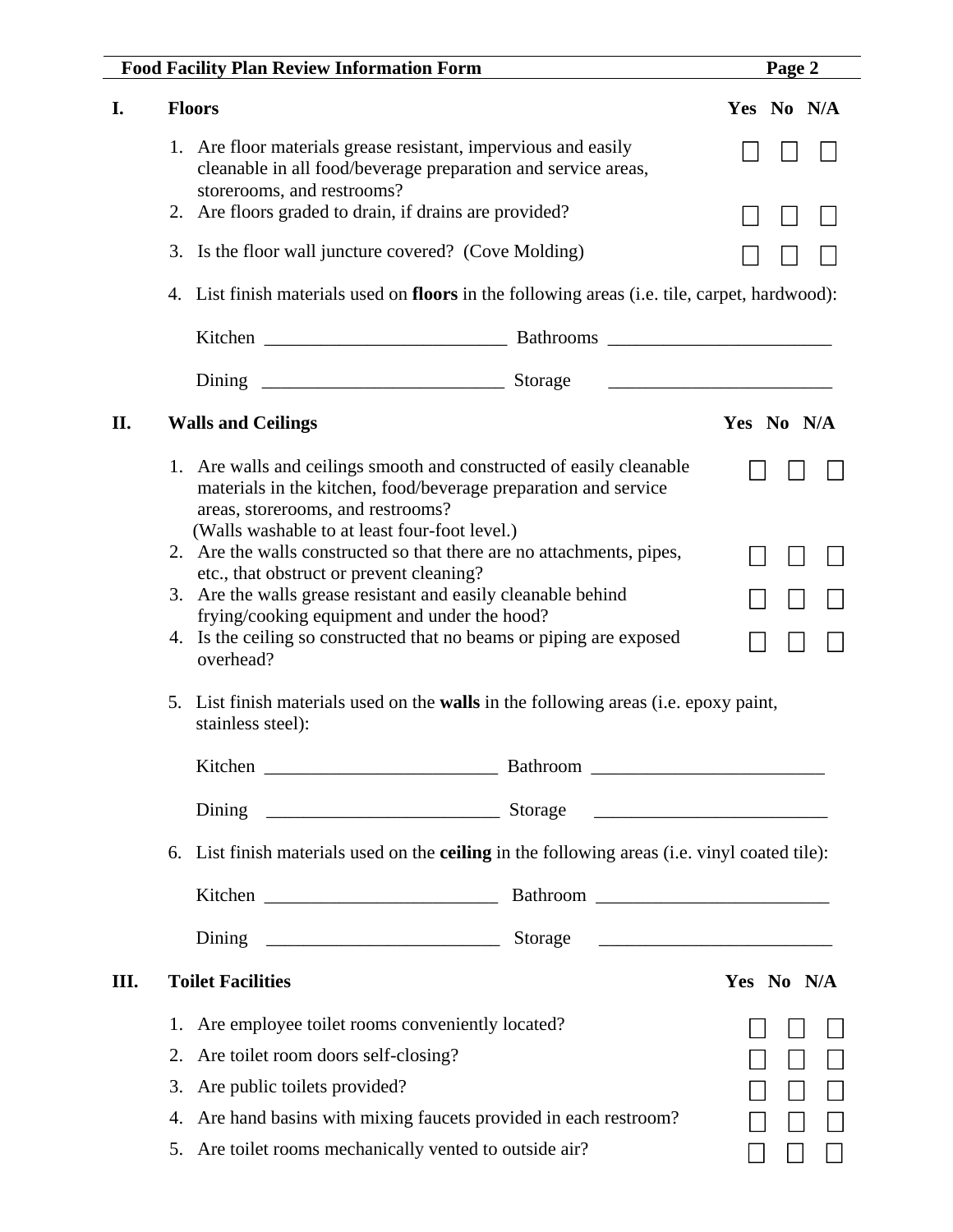| <b>Food Facility Plan Review Information Form</b>                                                                                                                                                                                                                                                           | Page 3     |
|-------------------------------------------------------------------------------------------------------------------------------------------------------------------------------------------------------------------------------------------------------------------------------------------------------------|------------|
| <b>Handwashing Facilities</b><br>IV.                                                                                                                                                                                                                                                                        | Yes No N/A |
| 1. Are hand basins provided in all food preparation areas?                                                                                                                                                                                                                                                  |            |
| 2. Are hand basins provided in the dishwashing area?                                                                                                                                                                                                                                                        |            |
| 3. Are hand basins provided in the serving and busing areas?<br>(Including Bars)                                                                                                                                                                                                                            |            |
| 4. Does each hand basin have hot and cold or tempered running water<br>through mixing faucets?                                                                                                                                                                                                              |            |
| 5. Are signs or posters provided at each hand basin used by<br>foodservice employees that notifies employees to wash hands?                                                                                                                                                                                 |            |
| V.<br><b>Plumbing</b>                                                                                                                                                                                                                                                                                       | Yes No N/A |
| 1. Is all water supplied equipment installed to prevent backsiphonage?<br>(Vacuum Breakers)                                                                                                                                                                                                                 |            |
| 2. Are indirect waste lines used where needed? (Air Gap)                                                                                                                                                                                                                                                    |            |
| 3. Is all plumbing acceptable to the plumbing code?                                                                                                                                                                                                                                                         |            |
| 4. Are any sewer pipes exposed over food preparation, utensil<br>washing, or storage areas?                                                                                                                                                                                                                 |            |
| 5. Are grease traps provided as required by local plumbing code?<br>Grease traps to be pumped out at a frequency that prevents grease<br>from entering the public sewerage disposal system.                                                                                                                 |            |
|                                                                                                                                                                                                                                                                                                             |            |
|                                                                                                                                                                                                                                                                                                             |            |
| Frequency of Service (weekly, biweekly, monthly)?                                                                                                                                                                                                                                                           |            |
| 6. Is business located in Roanoke City or Roanoke County?<br>If Yes, contact the Western Virginia Water Authority to determine<br>If you are required to obtain a Fats, Oils and Grease (FOG)<br>Discharge Permit. The phone number is 540-853-1628 and the Web<br>Site Address is: www.westernvawater.org. | $\Box$     |
| VI.<br><b>Lighting</b>                                                                                                                                                                                                                                                                                      | Yes No N/A |
| 1. Will 50 foot-candles be provided over all food preparation surfaces,<br>including under hoods in cooking areas?                                                                                                                                                                                          |            |
| 2. Will 20-foot candles be provided in utensil washing, hand washing,<br>and toilet room areas?                                                                                                                                                                                                             |            |
| Will 20 foot-candles be provided in all storage areas, walk-in<br>3.<br>refrigerators, and dining areas?                                                                                                                                                                                                    |            |
| 4. Will 20 foot-candles be provided inside equipment such as reach-in<br>and under counter refrigerators?                                                                                                                                                                                                   |            |
| <b>Food Facility Plan Review Information Form</b>                                                                                                                                                                                                                                                           | Page 4     |

VI. Lighting - Continued **Yes** No N/A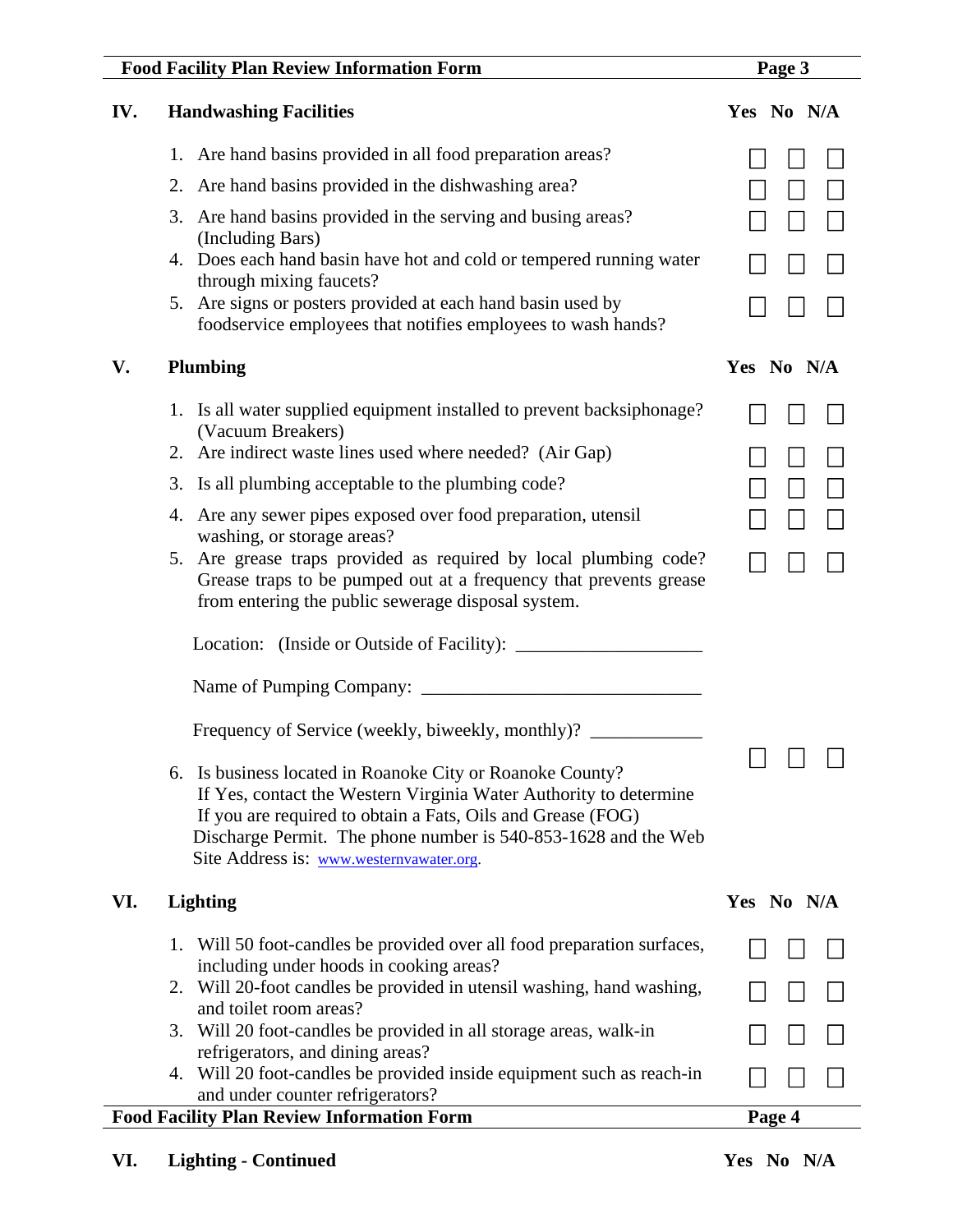|       | Is all lighting shielded or covered in food service, preparation, and<br>utensil washing areas? (Heat lamps protected against breakages)                                                                                                             |            |
|-------|------------------------------------------------------------------------------------------------------------------------------------------------------------------------------------------------------------------------------------------------------|------------|
| VII.  | <b>Ventilation</b>                                                                                                                                                                                                                                   |            |
|       | 1. Does the hood system conform to the Virginia Uniform Statewide<br><b>Building Code?</b><br>2. Do all rooms have sufficient ventilation to keep them free of<br>excessive heat, steam, condensation, vapors, obnoxious odors,<br>smoke, and fumes? |            |
| VIII. | <b>Garbage and Refuse</b>                                                                                                                                                                                                                            | Yes No N/A |
|       | 1. Is an outdoor storage area provided?                                                                                                                                                                                                              |            |
|       | 2. Is it easily cleanable with a concrete or paved pad?                                                                                                                                                                                              |            |
|       | Are individual cans $\Box$ or dumpsters $\Box$ provided for garbage<br>3.<br>storage?                                                                                                                                                                |            |
|       |                                                                                                                                                                                                                                                      |            |
|       |                                                                                                                                                                                                                                                      |            |
|       | Number of pickups per week: _______ On which days? _________                                                                                                                                                                                         |            |
|       | 4. Is an outdoor grease storage area provided?                                                                                                                                                                                                       |            |
|       | Location:                                                                                                                                                                                                                                            |            |
|       |                                                                                                                                                                                                                                                      |            |
|       | Frequency of service (weekly, biweekly, monthly): _______________________________                                                                                                                                                                    |            |
| IX.   | <b>Insect and Rodent Control</b>                                                                                                                                                                                                                     | Yes No N/A |
|       | 1. Are outer openings properly protected by use of doors, screens, or<br>fans?                                                                                                                                                                       |            |
|       | 2. Are outer doors self-closing and opening outward, unless otherwise<br>required by building or fire officials?                                                                                                                                     |            |
|       | 3. Are floors, walls, and ceilings properly finished around ducts,<br>pipes, and cables?                                                                                                                                                             |            |
|       | Extermination must be done by a Certified Pest Control Operator.<br>4.<br>Name of Licensed Pest Control Company:                                                                                                                                     |            |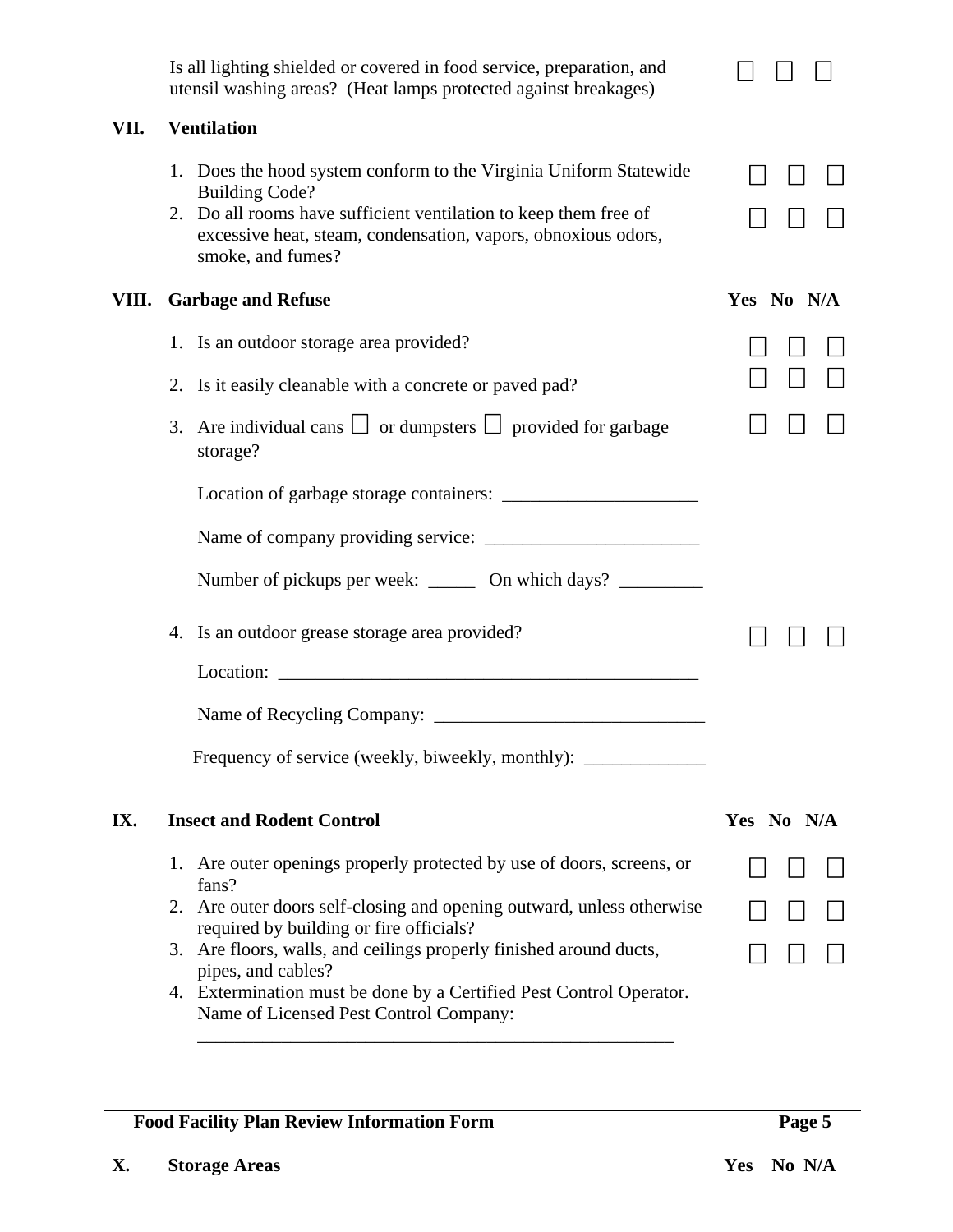|      | 1. Is shelving constructed so that all underlying areas can be reached<br>with brooms and mops? (bottom shelf required to be at least six<br>inches off the floor.)         |                      |
|------|-----------------------------------------------------------------------------------------------------------------------------------------------------------------------------|----------------------|
|      | 2. Are separate areas provided for storage of poisonous and cleaning<br>materials?                                                                                          |                      |
| XI.  | <b>Equipment</b>                                                                                                                                                            | Yes No N/A           |
|      | 1. Has a list of all equipment, with the manufacturer's name and<br>model number been submitted?                                                                            |                      |
|      | 2. Is all refrigerator or other food contact storage shelving non-<br>corrosive, grease resistant, and easily cleanable?                                                    |                      |
|      | All refrigeration equipment must be capable of maintaining food at a temperature of $41^{\circ}$ F.<br><b>No Rusted or Repainted Wire Shelving Allowed!</b>                 |                      |
|      | 3. Is floor-mounted equipment, unless readily moveable, sealed to the<br>floor or elevated on six-inch legs?                                                                |                      |
|      | 4. What method of dishwashing will be used? Manual $\Box$ Mechanical $\Box$                                                                                                 |                      |
|      | If using manual method, a Three-Compartment Sink with<br>Double Drainboards is required.                                                                                    |                      |
|      | 5. If using mechanical dishwashing equipment, what type:                                                                                                                    |                      |
|      | High temperature sanitizer $\Box$ Chemical sanitizer $\Box$                                                                                                                 |                      |
|      | If using a high temperature dishmachine, does it have a <b>pressure</b><br>6.<br>gauge?                                                                                     | Yes No N/A           |
|      | 7. If using a chemical sanitizing dishmachine, is it equipped with an<br>audible or visual (light or noise) device that indicates when<br>more sanitizer needs to be added? |                      |
|      | Are adequate food preparation sinks provided?<br>8.<br>Which type of sink will be used for food preparation?<br>9.                                                          |                      |
|      | Three compartment sink $\Box$ Separate prep sink                                                                                                                            |                      |
|      | Any sink used for food preparation is required to be installed according to the local plumbing<br>code. An indirect waste line may be required.                             |                      |
| XII. | <b>Dressing Rooms and Lockers</b>                                                                                                                                           | No N/A<br><b>Yes</b> |
|      | Are adequate lockers or suitable facilities provided for employees'<br>valuables?                                                                                           |                      |
|      | 2. Are dressing rooms provided for employees?                                                                                                                               |                      |
|      | <b>Food Facility Plan Review Information Form</b>                                                                                                                           | Page 6               |

|  | XIII. Housekeeping, Utility Laundry Room or Laundry Storage |  |  |  |  | Yes No N/A |
|--|-------------------------------------------------------------|--|--|--|--|------------|
|--|-------------------------------------------------------------|--|--|--|--|------------|

1. Is at least one utility sink or floor hopper provided for wastewater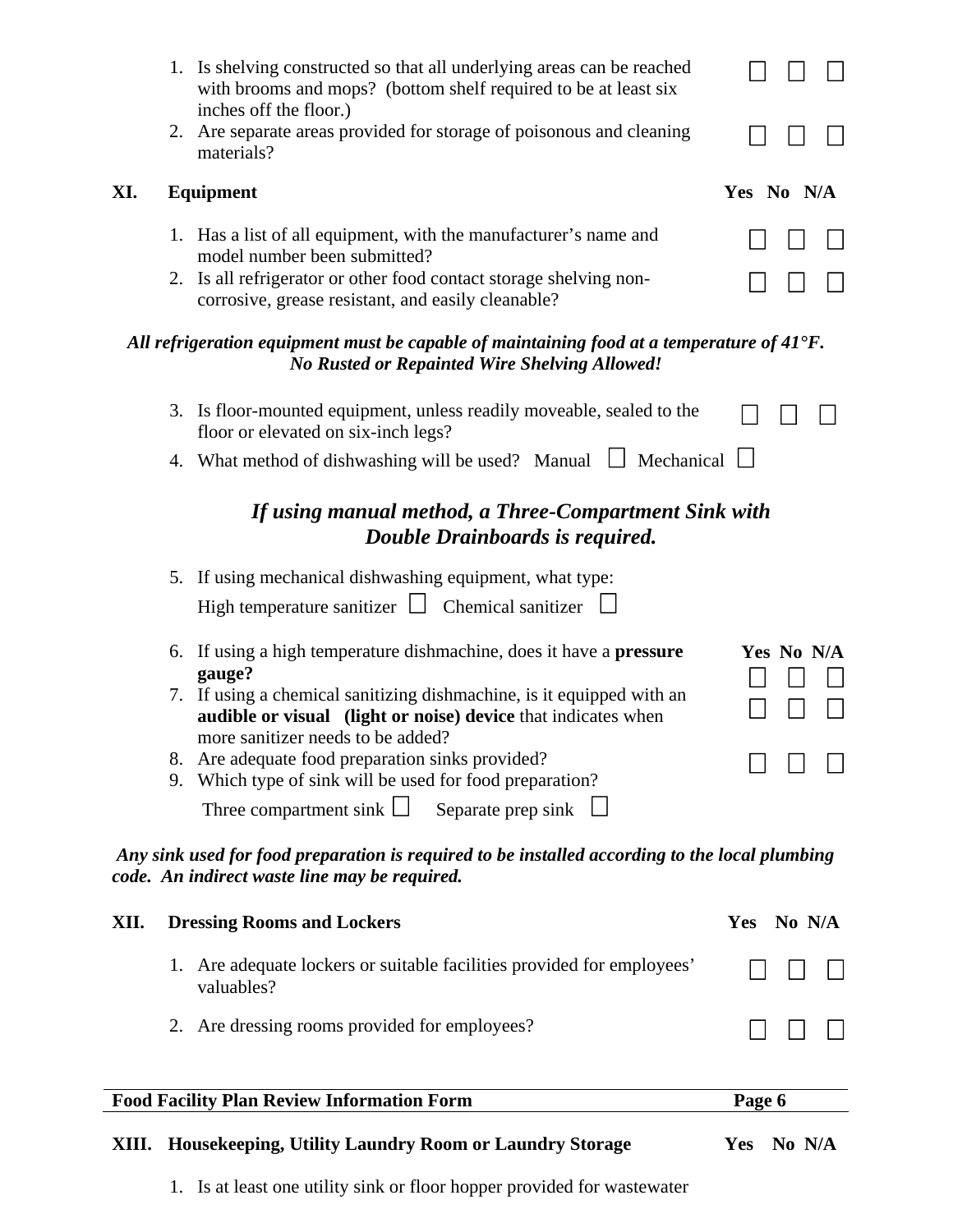disposal, conveniently located, to facilitate the disposal of mop  $\Box$   $\Box$   $\Box$ 

- 2. Are backflow prevention devices or air gaps provided on all Are backflow prevention devices or air gaps provided on all  $\Box$   $\Box$ <br>threaded faucets for hose bibs (whether the hose is attached or not)?
- 3. Is a janitor closet or other site provided for general housekeeping equipment storage and functions? (Out of the immediate food handling areas.)
- 4. Is soiled linen handling (storage and washer/dryer rooms) away from the food areas to prevent soiled linen traffic and processing in any food/utensil washing area?

## **Thank you for completing this Plan Review Form. Please sign and date the form on the front page and return it to the appropriate health department listed below.**



**Roanoke Health Department** 

**(The Roanoke Health Department covers the Cities of Roanoke and Salem and the Counties of Roanoke and Craig) 1502 Williamson Rd NE, 2nd Floor, Roanoke VA 24012 Phone: (540) 204-9764 Fax: (540) 857-7315** 

 $\Box$ 

 $\Box$ 

**Botetourt County Health Department POB 220 Fincastle VA 24090 Phone: (540) 473-8240 Ext 123 Fax: (540) 473-8242** 

**Alleghany/Covington Health Department (Also covers Clifton Forge area) POB 747 Covington VA 24426 Phone: (540) 962-2173 Ext 17 Fax: (540) 962-8353**